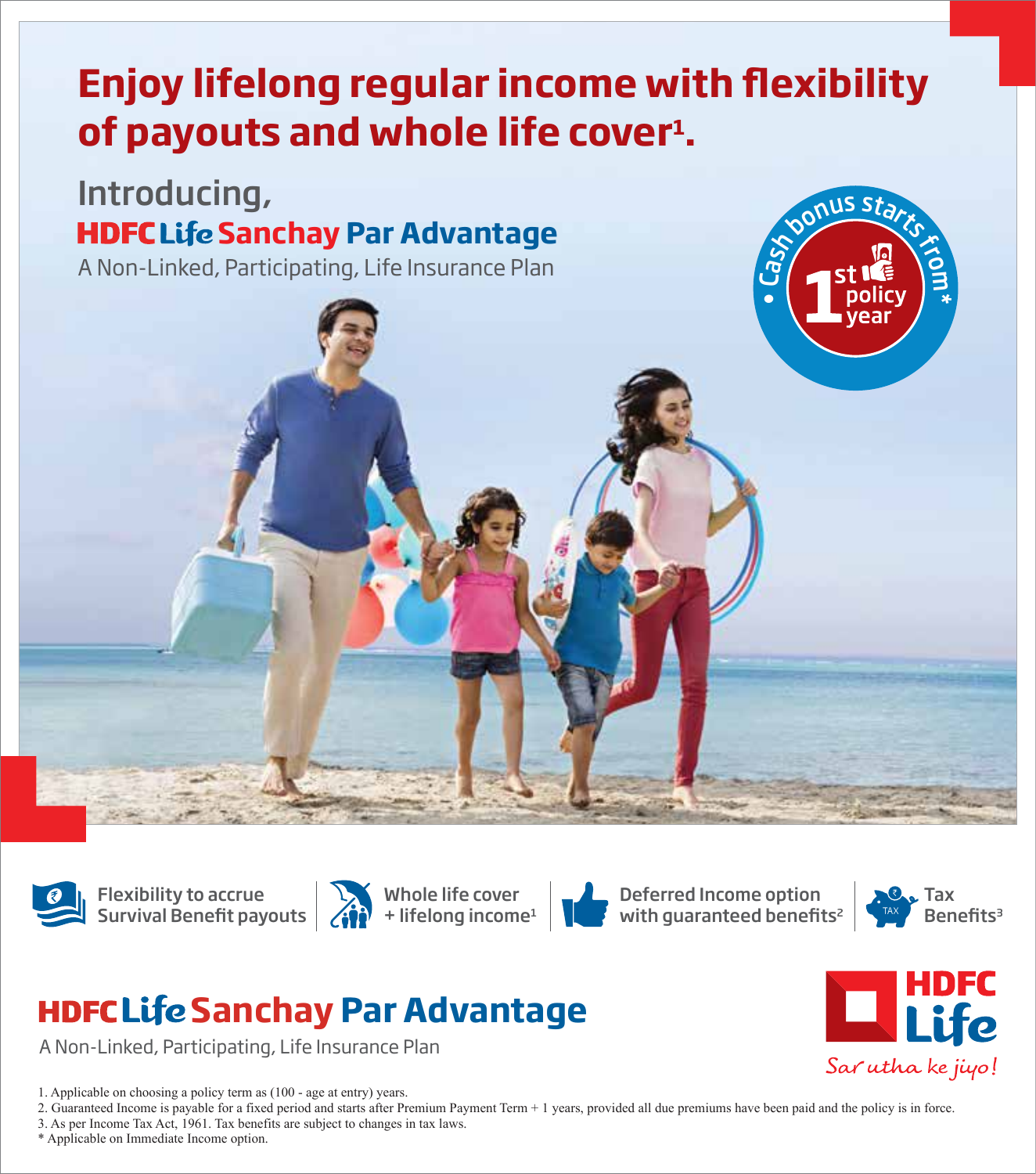As you approach different stages in life, there are dreams and aspirations that you set out for yourself and your family. More often than not, you make tough choices, sacrificing one dream for the other. You also have to take care of day to day responsibilities like running the family, paying for health expenses, children's school fees etc. With rising life uncertainties, it is important to secure a source of income to that takes care of these expenses, more so after your retirement or in case of unfortunate demise. A Life Insurance plan offers financial protection against such unforeseen events.

To help you achieve your goals, we present to you a life insurance solution which allows you to live an uncompromised life, whilst securing the future of your family and, ensuring you leave behind a legacy for them.

## PRESENTING, HDFC LIFE SANCHAY PAR ADVANTAGE

HDFC Life Sanchay Par Advantage is a participating life insurance plan that provides an option to avail cover for whole of life (till the age 100 years). The plan provides a holistic solution for you to generate a regular income and to build a corpus to achieve the planned goals and secure your loved one's future, without any compromises.

## KEY FEATURES OF HDFC LIFE SANCHAY PAR ADVANTAGE

- $\blacksquare$  Life cover with protection upto as high as age 100 years
- **Choose between Immediate Income or Deferred Income** options as per your needs
- Flexibility to accrue the survival benefit payouts

#### **ELIGIBILITY**

This plan can be taken only on a single life basis. The age limits for this plan are as follows:

| <b>Eligibility Criteria</b>                    | <b>Minimum</b><br><b>Maximum</b>                                |                                                                                                                                                                                                                    |  |
|------------------------------------------------|-----------------------------------------------------------------|--------------------------------------------------------------------------------------------------------------------------------------------------------------------------------------------------------------------|--|
| Age at Entry (years)                           | 0 years (30 days) $^{\prime}$                                   | $\bullet$ Immediate Income-<br>50 years (For PPT 5 years)<br>ш<br>65 years (For PPT 6, 7, 8, 9, 10, 12 years)<br>ш<br>• Deferred Income -<br>■ 55 years (for PPT 7, 8 years)<br>60 years (for PPT 9, 10, 12 years) |  |
| Age at Maturity (years)                        | 100 years (maximum)                                             |                                                                                                                                                                                                                    |  |
| <b>Premium Payment Term</b>                    | • Immediate Income - 5,6,7,8,9,10,12 years                      |                                                                                                                                                                                                                    |  |
| (years)                                        | • Deferred Income - 7,8,9,10,12 years                           |                                                                                                                                                                                                                    |  |
| Policy Term (years)                            | • 100 minus Age at Entry or                                     |                                                                                                                                                                                                                    |  |
|                                                | • A fixed policy term in the range of 25-40 years can be chosen |                                                                                                                                                                                                                    |  |
| Minimum Sum Assured<br>on Maturity (₹)         | ₹3,00,000                                                       |                                                                                                                                                                                                                    |  |
| Maximum Sum Assured<br>on Maturity $(\bar{z})$ | No limit, subject to Board Approved Underwriting Policy (BAUP)  |                                                                                                                                                                                                                    |  |

All ages mentioned above are age last birthday.

^Risk commences from the first policy anniversary where age at entry is less than 1 year. For all other ages, risk commences from the date of inception of the contract.

In cases where Life Assured is a minor, the policy will automatically vest on him or her on attaining age 18 years. The Policyholder should ensure that while the Life Insured is still a minor, the Income Payouts are used for the benefits of the minor life.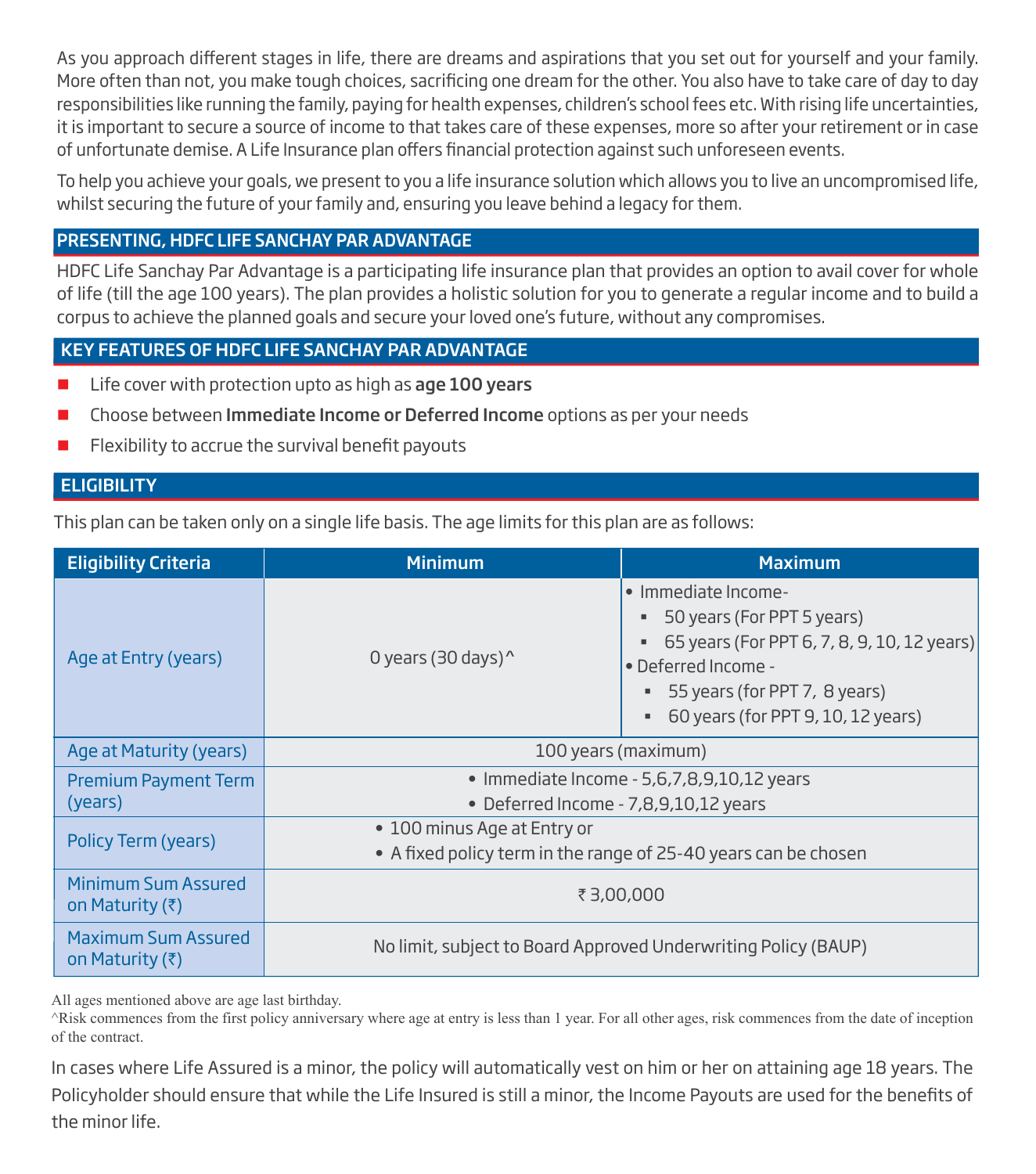#### PLAN OPTIONS

- A. Immediate Income An option that provides regular income by way of cash bonuses (if declared), from  $1<sup>st</sup>$  policy year and provides lump sum at maturity thereby creating a legacy for your loved one.
- **B. Deferred Income** An option that provides Guaranteed Income for a guarantee period<sup>1</sup>, and also provides regular income by way of cash bonuses (if declared) throughout the policy term. It helps create a legacy for your loved ones by providing a lump sum at maturity.

**<sup>1</sup>**Guaranteed Income starts after Premium Payment Term + 1 year, provided all due premiums have been paid and the policy is in force. Guaranteed Income and Cash Bonus payouts, if declared, start one year after the end of Premium Payment Term. Guarantee Period is a period which is lower of 25 years, or Policy Term minus (Premium Payment Term  $+1$ ) years.

The benefits offered by both the plan options are detailed below in "Benefits in detail" section.

#### **PREMIUMS**

You can choose your premium as per your needs. You can choose to pay your premiums either annually, half yearly, quarterly or monthly.

The Premium limits are as specified below:

| <b>Frequency</b> | Minimum Premium per Instalment |
|------------------|--------------------------------|
| Annual           | ₹25,000                        |
| Half-Yearly      | ₹ 12,750                       |
| Quarterly        | ₹ 6,500                        |
| Monthly          | ₹ 2,188                        |

#### FOUR SIMPLE STEPS TO PURCHASE THE POLICY



#### HOW DOES THIS PLAN WORK?

If you've chosen Immediate Income option, Discretionary Cash Bonus (if declared) will be payable every year from 1<sup>st</sup> policy year till end of the policy term or death or surrender, whichever occurs earlier.

#### 1 2 3

If you've chosen Deferred Income option, Guaranteed Income will be payable every year after the end of Premium Paying term plus 1 Year for Guaranteed Period & Discretionary Cash Bonus (if declared) will be paid every year from one year after the end of Premium Payment Term till end of the policy term or death or surrender, whichever occurs earlier.

On Maturity, you will receive Sum Assured on Maturity, plus accrued Cash Bonuses (if not paid earlier), plus accrued Guaranteed Income (if not paid earlier), plus Interim Survival Benefit (if any), plus Terminal Bonus<sup>2</sup> (if declared)

You can choose to receive the future payouts either annually, half yearly, quarterly or monthly.

2 Terminal bonus rates and cash bonus rates, if any, will be declared at the end of valuation period (currently end of financial year) and will be paid out to the eligible policyholders during the next year on policy termination date and as per the date chosen by the policyholder during the policy tenure respectively.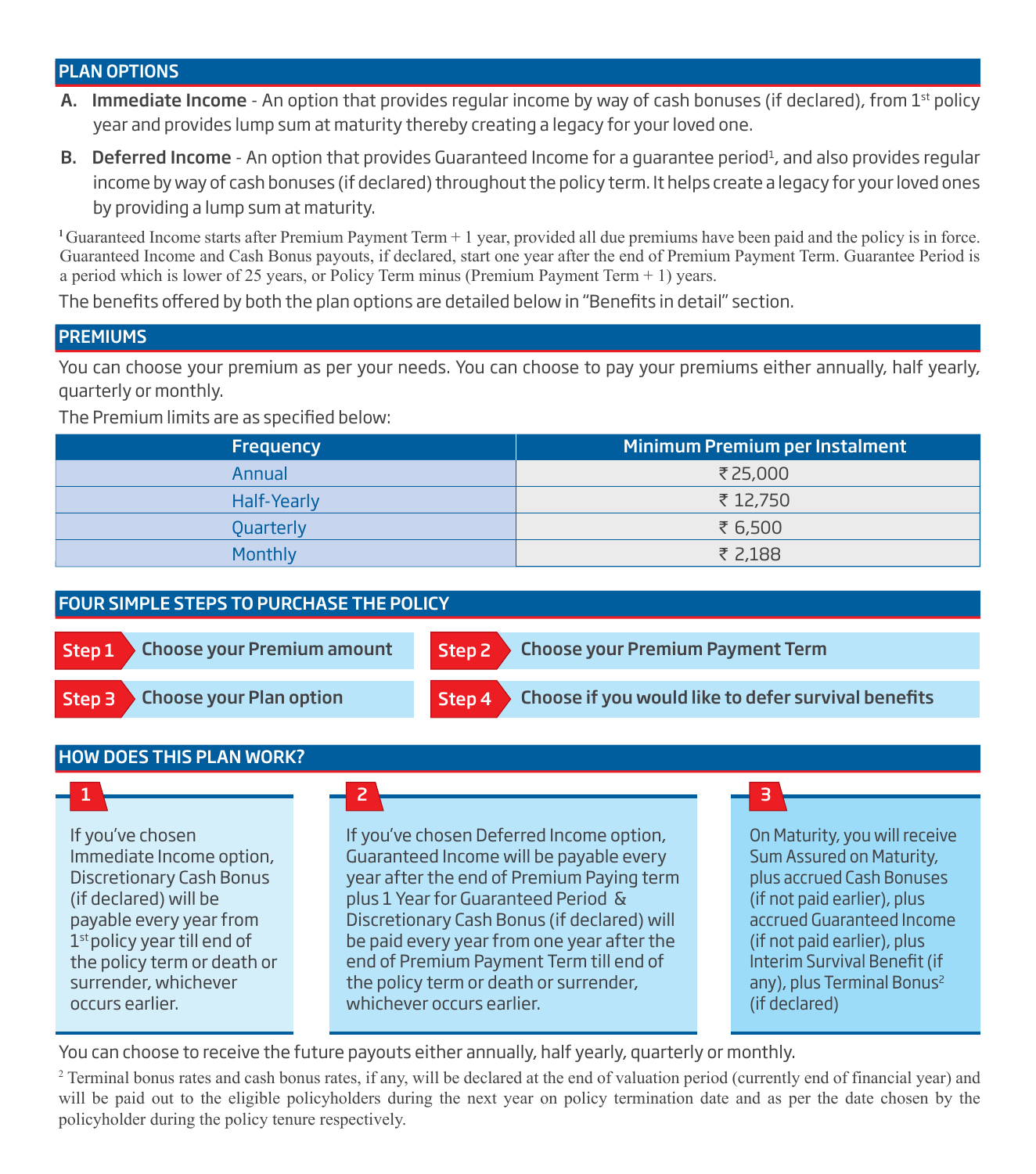#### BENEFITS IN DETAIL:

#### A. IMMEDIATE INCOME OPTION



Male aged 30 years | Annualized Premium =  $\overline{\tau}$  1 lakh | Cash Bonus recevied throughout the policy term

| <b>Estimate Maturity Benefit</b> | Assumed @ 4% p.a. | Assumed @ 8% p.a. |
|----------------------------------|-------------------|-------------------|
| Sum Assured on Maturity (₹)      | 8,00,000          | 8,00,000          |
| Terminal Bonus, if declared (₹)  | 10,31,000         | 1,59,34,000       |
| Total Benefit (₹)                | 18,31,000         | 1,67,34,000       |

^ The Cash Bonus (if declared) payouts shown above are for Annual payout frequency. If in case Monthly payout frequency is chosen, the payouts will start from the end of  $1<sup>st</sup>$  Month. The policyholder can also opt to avail Quarterly or Semi-annual payout frequency

Note- 4% p.a. and 8% p.a. are only assumed investment returns and are not guaranteed.

Some benefits are quaranteed and some benefits are variable with returns based on the future performance of your insurer carrying on life insurance business. If your policy offers guaranteed benefits then these will be clearly marked "guaranteed" in the illustration table on this page. If your policy offers variable benefits then the illustrations on this page will show two different rates of assumed future investment returns. These assumed rates of return are not guaranteed and they are not the upper or lower limits of what you might get back, as the value of your policy is dependent on a number of factors including future investment performance.

#### a) Survival Benefit:

The policyholder would be eligible to receive Cash Bonus (if declared) at the end of each Policy Year and payable from the 1<sup>st</sup> policy year until death or end of policy term, whichever is earlier. Cash Bonus (if declared) would be expressed as:

Cash Bonus payable = Cash Bonus Rate<sup>2</sup> x Annualized Premium<sup>3</sup>

<sup>3</sup> Annualized Premium is the premium amount payable in a year chosen by the policyholder, excluding the taxes, rider premiums, underwriting extra premiums and loadings for modal premiums, if any.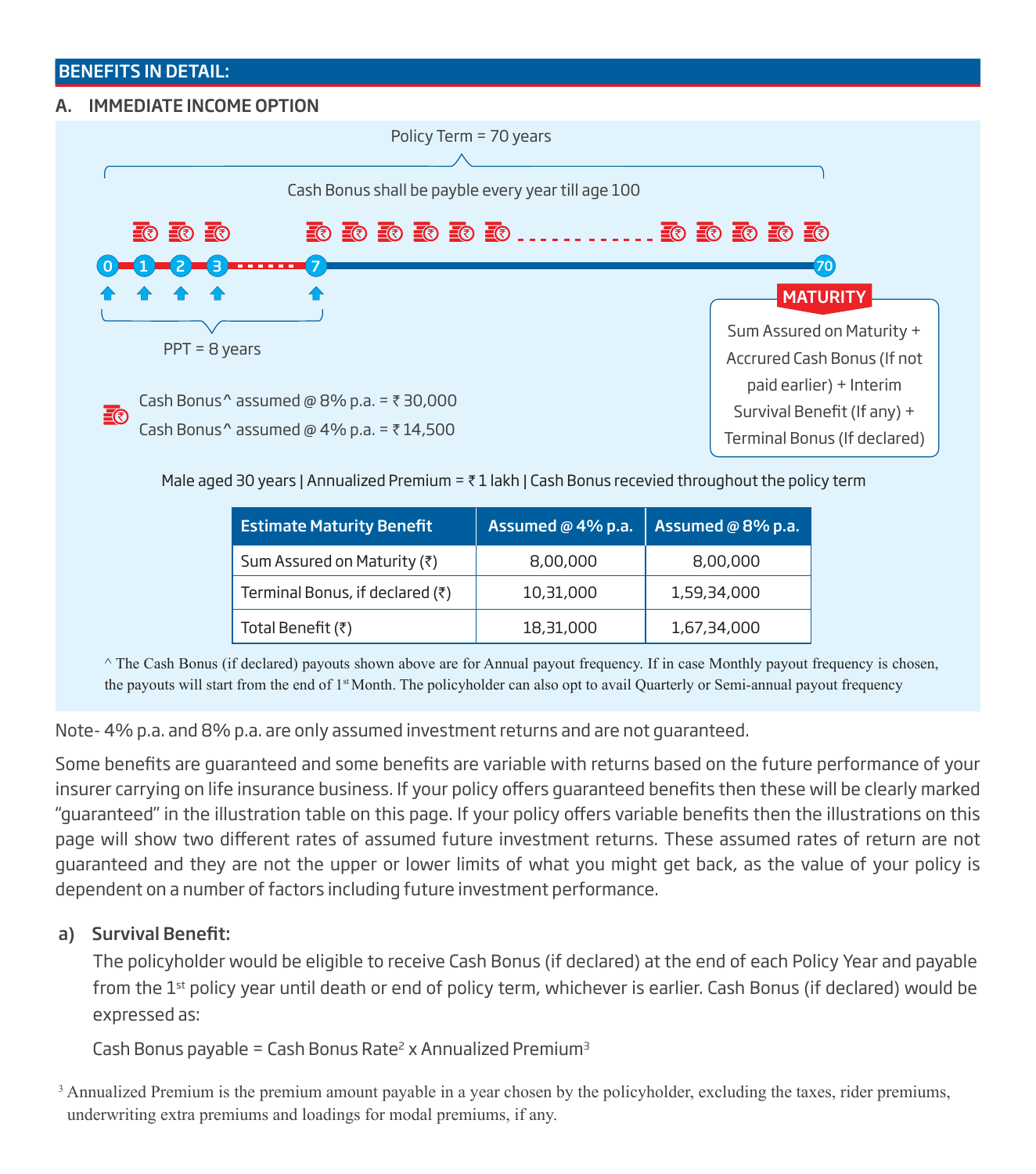## b) Maturity Benefit:

For a policy where all due premiums have been paid, the maturity benefit payable at the end of the policy term is defined as:

- 1. Sum Assured on Maturity plus
- 2. Accrued Cash Bonuses, if not paid earlier plus
- 3. Interim Survival Benefit, if any plus
- 4. Terminal Bonus, (if declared)

Sum Assured on Maturity is total Annualized Premium payable under the policy during the premium payment term.

Where, Interim Survival Benefit = Interim Cash Bonus Rate \* Annualized Premium \* Months elapsed since last Survival Benefit payout date / 12

On payment of the Maturity Benefit, the policy will terminate and no more benefits will be payable.

## c) Death Benefit:

On death of the life assured during the policy term, provided all due premiums are paid, death benefit equal to the following shall be payable as lump sum to the nominee:

- Sum Assured on Death plus
- Accrued Cash Bonuses, if not paid earlier plus
- Interim Survival Benefit (if any) plus
- Terminal Bonus (if declared)

The minimum Death Benefit shall be 105% of Total Premiums Paid<sup>4</sup> as on date of death.

Where, the Sum Assured on Death is the absolute amount of benefit which is quaranteed to become payable on death of the life assured. It shall be the highest of:

- 10 times the Annualized Premium
- Sum Assured on Maturity
- Death Multiple x Annualized Premium

Where, Interim Survival Benefit = Interim Cash Bonus Rate \* Annualized Premium \* Months elapsed since last Survival Benefit payout date / 12

The applicable Death Multiples are specified below.

On payment of Death Benefit during the policy term, the policy will terminate and no future payouts will be payable.

For minor lives where risk commences from the first policy anniversa¬ry and death of the Life Insured takes place prior to the risk commencement date, only the basic premiums paid to date (excluding taxes and levies, if any ) shall be payable as the Death Benefit.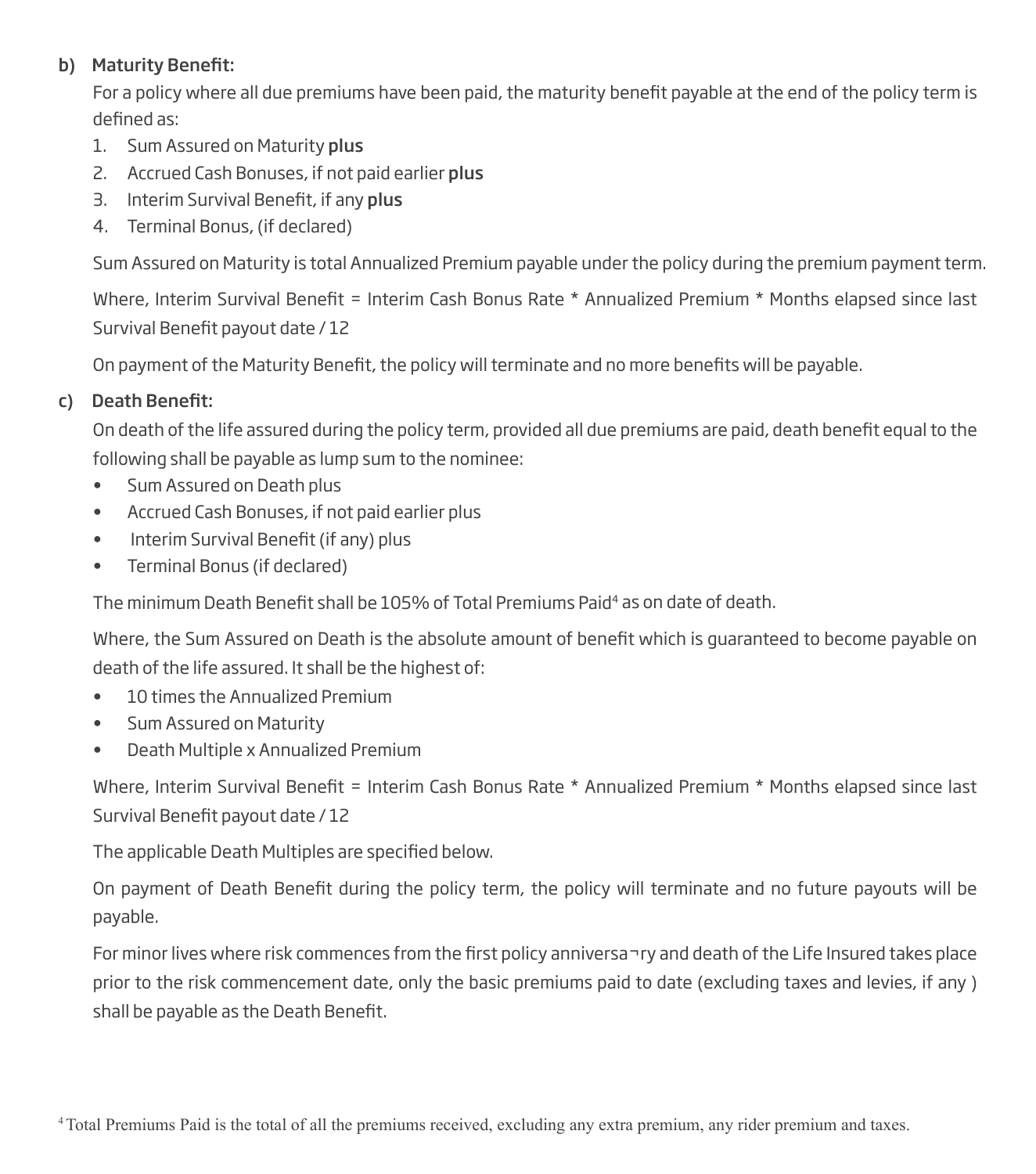Illustration for a Male aged 30 years, Annualized Premium: INR 1 lac, Premium Payment Term: 8 years, Sum Assured on Maturity: INR 8,00,000.

| <b>End of</b>         |     | <b>Cash Bonus Payout/ Terminal Bonus (if declared)</b> | <b>Total Benefit</b> |                                  |            |                                |
|-----------------------|-----|--------------------------------------------------------|----------------------|----------------------------------|------------|--------------------------------|
| <b>Policy</b><br>Year | Age | <b>Assumed Investment Return</b>                       |                      | <b>Assumed Investment Return</b> |            | <b>Sum Assured</b><br>on Death |
|                       |     | @4% p.a.                                               | @8% p.a.             | @4% p.a.                         | @8% p.a.   |                                |
| $\mathbf 1$           | 31  | 14,500                                                 | 30,000               | 14,500                           | 30,000     | 1,250,000                      |
| $\overline{c}$        | 32  | 14,500                                                 | 30,000               | 14,500                           | 30,000     | 1,250,000                      |
| $\exists$             | 33  | 14,500                                                 | 30,000               | 14,500                           | 30,000     | 1,250,000                      |
| $\overline{4}$        | 34  | 14,500                                                 | 30,000               | 14,500                           | 30,000     | 1,250,000                      |
| 5                     | 35  | 14,500                                                 | 30,000               | 14,500                           | 30,000     | 1,250,000                      |
| 10                    | 40  | 14,500                                                 | 30,000               | 14,500                           | 30,000     | 1,250,000                      |
| 20                    | 50  | 14,500                                                 | 30,000               | 14,500                           | 30,000     | 1,250,000                      |
| 30                    | 60  | 14,500                                                 | 30,000               | 14,500                           | 30,000     | 1,250,000                      |
| 40                    | 70  | 14,500                                                 | 30,000               | 14,500                           | 30,000     | 1,250,000                      |
| 50                    | 80  | 14,500                                                 | 30,000               | 14,500                           | 30,000     | 1,250,000                      |
| 60                    | 90  | 14,500                                                 | 30,000               | 14,500                           | 30,000     | 1,250,000                      |
| $70*$                 | 100 | 1,031,000                                              | 15,934,000           | 1,831,000                        | 16,734,000 | 1,250,000                      |

\* Maturity Benefit payable at the end of policy term (70 years) = Sum Assured on Maturity Plus Terminal Bonus (if declared)

Sum Assured on Maturity: ₹8,00,000

Terminal Bonus @ 4% p.a. = ₹ 10,31,000 & Terminal Bonus @ 8% p.a. = ₹ 1,59,34,000

The values shown are for illustrative purpose only. Please refer Benefit Illustration for details on benefits.

Note- 4% p.a. and 8% p.a. are only assumed investment returns and are not guaranteed.

Some benefits are quaranteed and some benefits are variable with returns based on the future performance of your insurer carrying on life insurance business. If your policy offers guaranteed benefits then these will be clearly marked "guaranteed" in the illustration table on this page. If your policy offers variable benefits then the illustrations on this page will show two different rates of assumed future investment returns. These assumed rates of return are not guaranteed and they are not the upper or lower limits of what you might get back, as the value of your policy is dependent on a number of factors including future investment performance.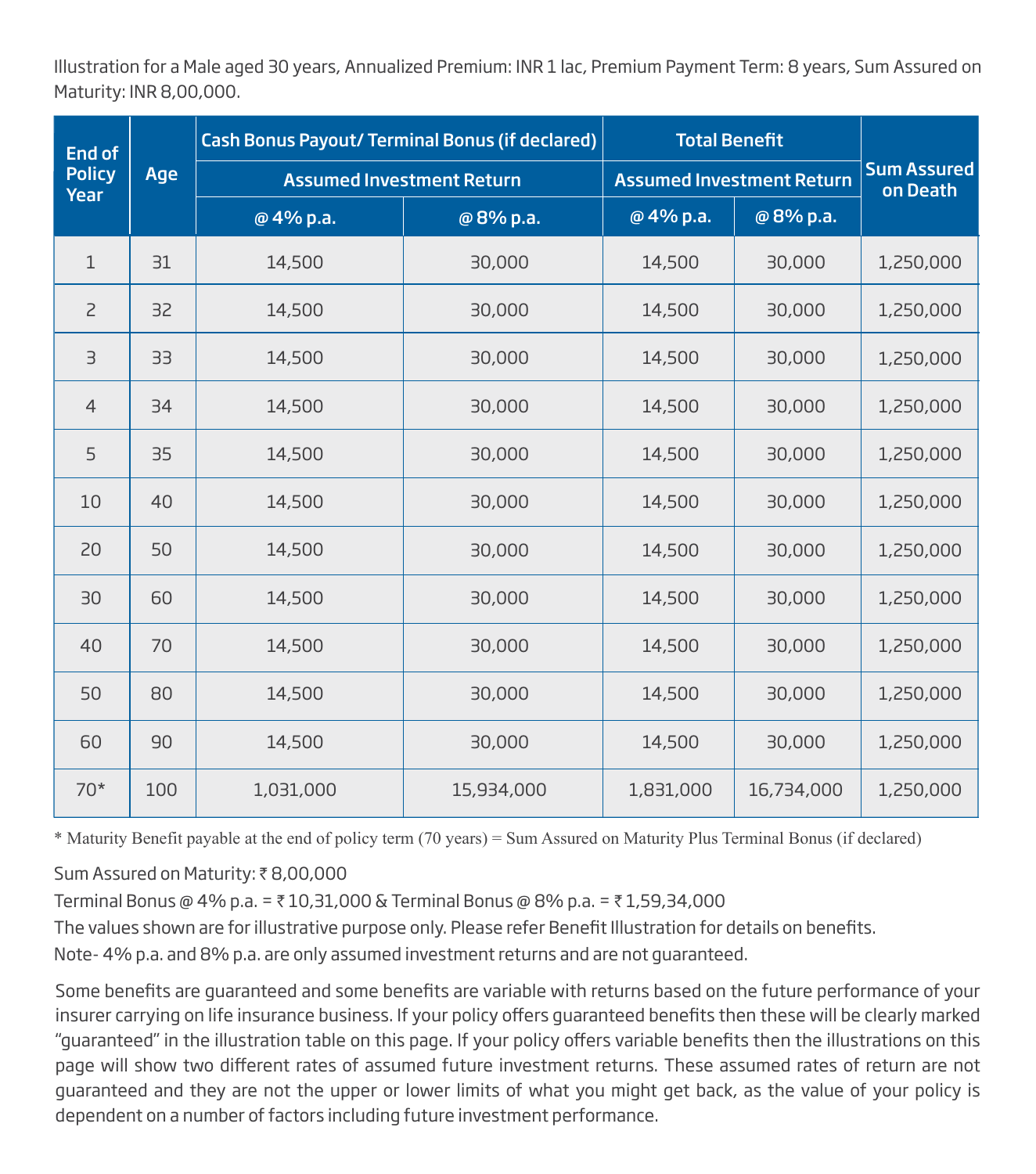#### B. DEFERRED INCOME OPTION



^ The Cash Bonus (if declared) payouts shown above are for Annual payout frequency. If in case Monthly payout frequency is chosen, the payouts will start from the end of 1<sup>st</sup> Month. The policyholder can also opt to avail Quarterly or Semi-annual payout frequency

Note- 4% p.a. and 8% p.a. are only assumed investment returns and are not guaranteed.

Some benefits are quaranteed and some benefits are variable with returns based on the future performance of your insurer carrying on life insurance business. If your policy offers quaranteed benefits then these will be clearly marked "guaranteed" in the illustration table on this page. If your policy offers variable benefits then the illustrations on this page will show two different rates of assumed future investment returns. These assumed rates of return are not guaranteed and they are not the upper or lower limits of what you might get back, as the value of your policy is dependent on a number of factors including future investment performance.

## a) Survival Benefit:

The policyholder will start receiving Guaranteed Income plus discretionary Cash Bonuses (if declared) in arrears one year after the end of Premium Payment Term.

Cash Bonus is expressed as Cash Bonus Rate<sup>2</sup> x Annualized Premium

## Guaranteed Income:

Guaranteed Income is expressed as Guaranteed Income Rate x Annualized Premium.

## Guaranteed Income Rate:

Guaranteed Income Rate will depend on Age and Premium Payment Term. This guaranteed amount will be known to you at inception and would be payable for 25 years or Policy Term minus (Premium Payment Term + 1) years, whichever is lower, subject to your survival during this period.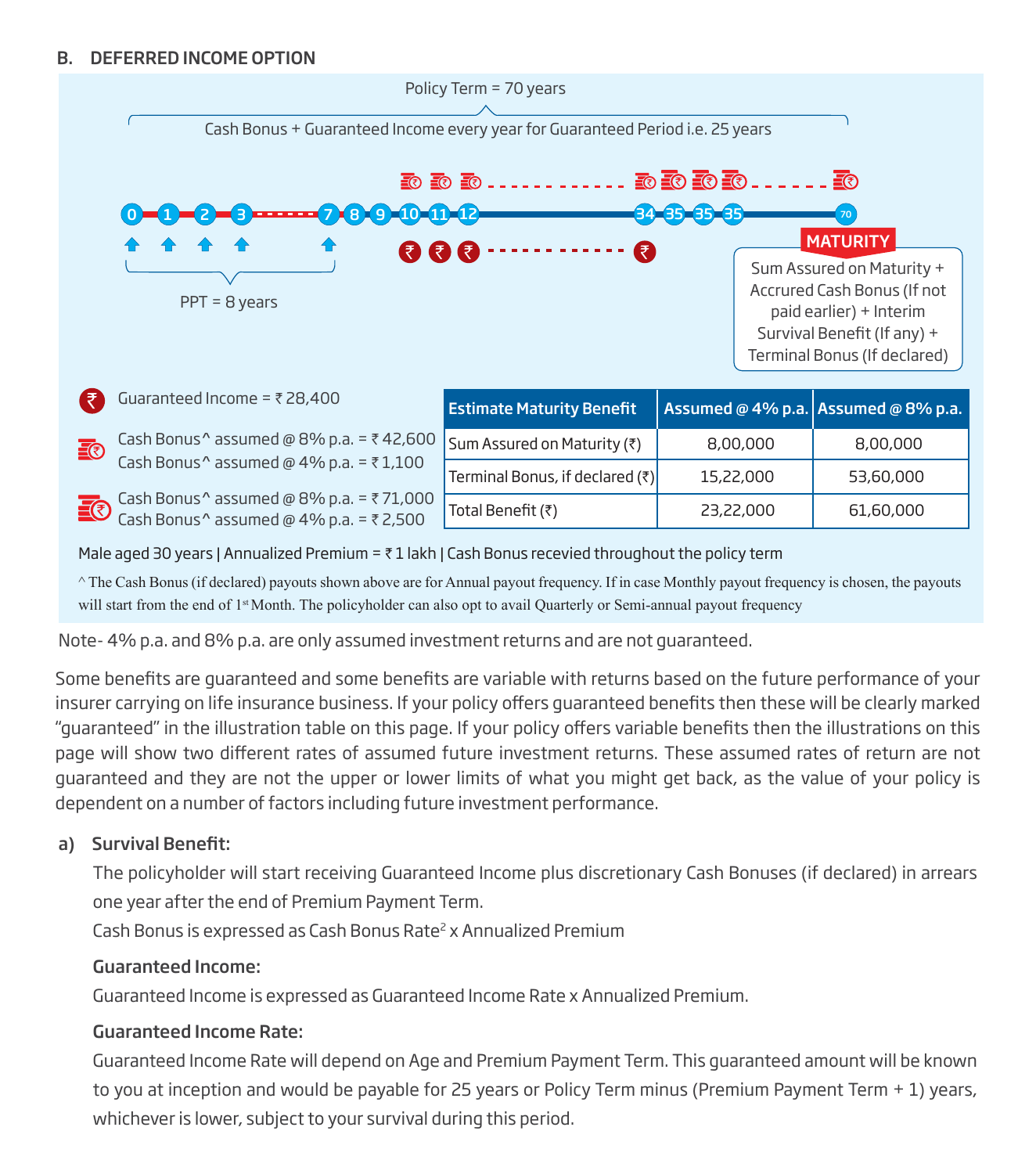| Guaranteed Income Rate (as a % of Annualized Premium) |                                   |           |       |     |       |  |  |
|-------------------------------------------------------|-----------------------------------|-----------|-------|-----|-------|--|--|
|                                                       | <b>Premium Payment Term (PPT)</b> |           |       |     |       |  |  |
| Age at entry                                          | 7                                 | 8         | 9     | 10  | 12    |  |  |
| Up to 25 years                                        | 22%                               | 28%       | 34%   | 40% | 50.8% |  |  |
| 26 to 35 years                                        | 22%                               | 28%       | 34%   | 40% | 50%   |  |  |
| 36 to 40 years                                        | 22%                               | 28%       | 34%   | 40% | 50%   |  |  |
| 41 to 45 years                                        | 22%                               | 28%       | 34%   | 40% | 50%   |  |  |
| 46 to 50 years                                        | 22%                               | 28%       | 34%   | 40% | 50%   |  |  |
| 51 to 55 years                                        | 21.4%                             | 27.6%     | 33.8% | 40% | 50%   |  |  |
| 56 years and above                                    | <b>NA</b>                         | <b>NA</b> | 33.8% | 40% | 50%   |  |  |

## Guarantee Period:

Guarantee period is a period which is lower of [25 years, Policy Term less (Premium Payment Term + 1 year)] starting after Premium Payment Term + 1 years. This is applicable only for Deferred Income Option.

## b) Maturity Benefit:

For a policy where all due premiums have been paid, the maturity benefit will be the aggregate of:

- 1. Sum Assured on Maturity plus
- 2. Accrued Guaranteed Income and Cash Bonuses (if declared), if not paid earlier plus
- 3. Interim Survival Benefit(if any) plus
- 4. Terminal Bonus, if declared

Sum Assured on Maturity is total Annualized Premium payable under the policy during the premium payment term.

Where, Interim Survival Benefit = (Interim Cash Bonus Rate \* Annualized Premium + Guaranteed Income) \* Months elapsed since last Survival Benefit payout date / 12

On payment of the Maturity Benefit, the policy will terminate and no more benefits will be payable.

## c) Death Benefit:

On death of the life assured during the policy term, provided all due premiums are paid, death benefit equal to the following shall be payable as lump sum to the nominee:

- Sum Assured on Death plus
- Accrued Cash Bonuses and Guaranteed Income, if not paid earlier plus
- Interim Survival Benefit (if any) plus
- Terminal Bonus (if declared)

The minimum Death Benefit shall be 105% of Total Premiums Paid<sup>4</sup> as on date of death.

Where, the Sum Assured on Death is the absolute amount of benefit which is quaranteed to become payable on death of the life assured. It shall be the highest of:

- 10 times the Annualized Premium
- Sum Assured on Maturity
- Death Multiple x Annualized Premium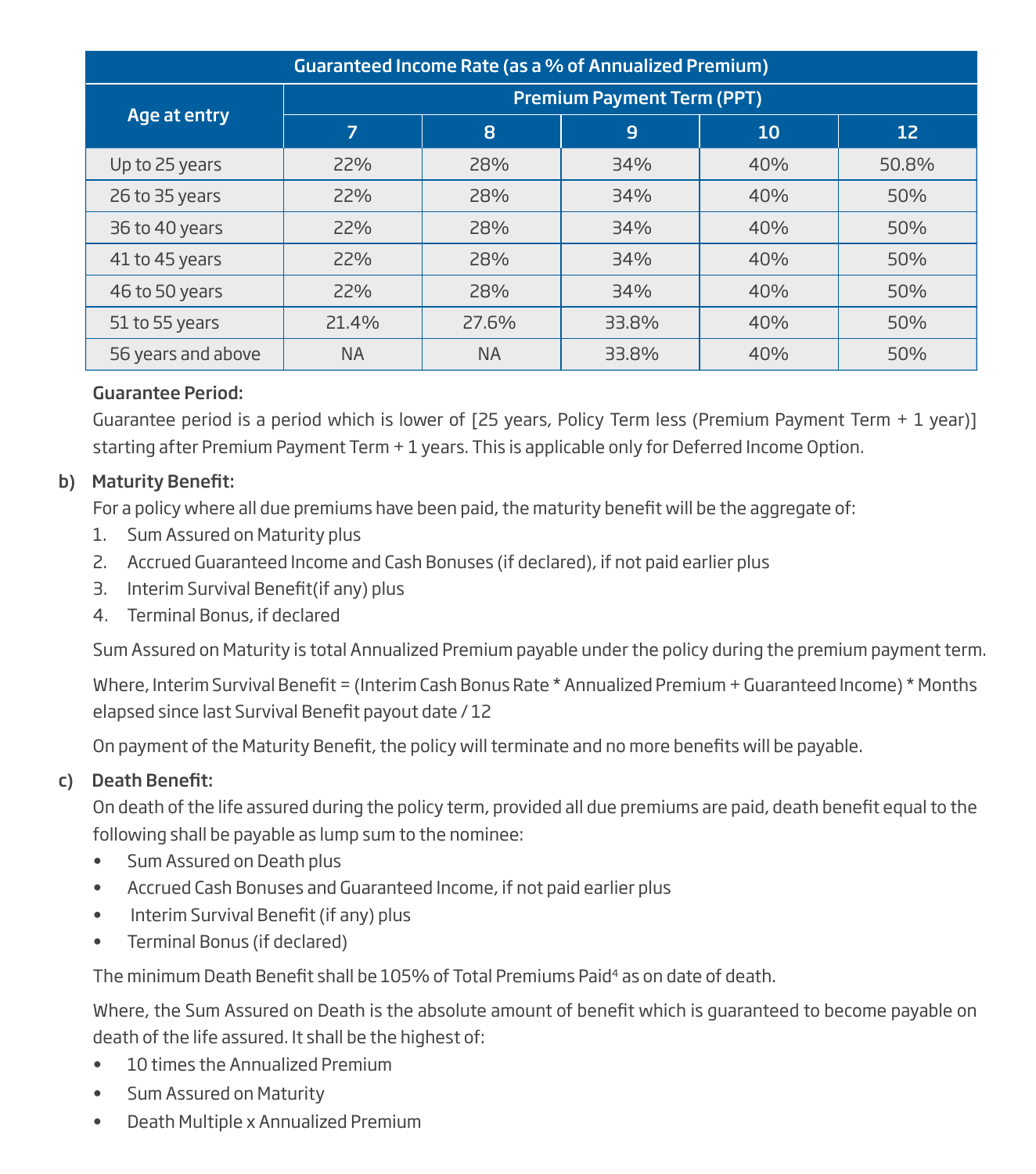The applicable Death Multiples are specified below.

On death of the life assured during the Payout Period after Premium Payment Term, the Death Benefit payable shall not be reduced by the survival benefits already paid.

On payment of Death Benefit during the policy term, the policy will terminate and no future payouts will be payable.

For minor lives where risk commences from the first policy anniversary and death of the Life Insured takes place prior to the risk commencement date, only the basic premiums paid to date (excluding taxes and levies, if any) shall be payable as the Death Benefit.

Illustration for a Male aged 30 years, Annualized Premium: INR 1 lacs, Premium Payment Term: 8 years, Sum Assured on Maturity: INR 8,00,000.

| End of         |                   |                | <b>Cash Bonus Payout/ Terminal Bonus (if declared)</b> |                                  |              | <b>Total Benefit</b>           |           |
|----------------|-------------------|----------------|--------------------------------------------------------|----------------------------------|--------------|--------------------------------|-----------|
| <b>Policy</b>  | Guaranteed<br>Age |                | <b>Assumed Investment Return</b>                       | <b>Assumed Investment Return</b> |              | <b>Sum Assured</b><br>on Death |           |
| Year           |                   | Payout         | @4% p.a.                                               | @8% p.a.                         | @4% p.a.     | @8% p.a.                       |           |
| $\mathbf 1$    | 31                | $\mathbf 0$    | $\mathbf{O}$                                           | 0                                | $\Omega$     | 0                              | 1,250,000 |
| $\overline{c}$ | 32                | $\overline{0}$ | $\mathbf{O}$                                           | $\overline{0}$                   | $\mathbf{O}$ | 0                              | 1,250,000 |
| $\exists$      | 33                | $\mathbf 0$    | $\mathbf{O}$                                           | 0                                | $\mathbf 0$  | 0                              | 1,250,000 |
| $\overline{4}$ | 34                | $\mathbf 0$    | $\mathbf 0$                                            | 0                                | $\mathbf 0$  | 0                              | 1,250,000 |
| 5              | 35                | $\mathbf 0$    | $\mathbf{O}$                                           | 0                                | $\mathbf{O}$ | 0                              | 1,250,000 |
| 10             | 40                | 28,400         | 1,100                                                  | 42,600                           | 29,500       | 71,000                         | 1,250,000 |
| 20             | 50                | 28,400         | 1,100                                                  | 42,600                           | 29,500       | 71,000                         | 1,250,000 |
| 30             | 60                | 28,400         | 1,100                                                  | 42,600                           | 29,500       | 71,000                         | 1,250,000 |
| 40             | 70                | $\overline{0}$ | 2,500                                                  | 71,000                           | 2,500        | 71,000                         | 1,250,000 |
| 50             | 80                | $\mathbf 0$    | 2,500                                                  | 71,000                           | 2,500        | 71,000                         | 1,250,000 |
| 60             | 90                | $\mathbf 0$    | 2,500                                                  | 71,000                           | 2,500        | 71,000                         | 1,250,000 |
| $70*$          | 100               | 800,000        | 1,522,000                                              | 5,360,000                        | 2,322,000    | 6,160,000                      | 1,250,000 |

\* Maturity Benefit payable at the end of policy term (70 years) = Sum Assured on Maturity Plus Terminal Bonus (if declared) Sum Assured on Maturity: ₹8,00,000

Terminal Bonus @ 4% p.a. = ₹15,22,000 & Terminal Bonus @ 8% p.a. = ₹53,60,000

The values shown are for illustrative purpose only. Please refer Benefit Illustration for details on benefits.

Note- 4% p.a. and 8% p.a. are only assumed investment returns and are not guaranteed.

Some benefits are quaranteed and some benefits are variable with returns based on the future performance of your insurer carrying on life insurance business. If your policy offers guaranteed benefits then these will be clearly marked "quaranteed" in the illustration table on this page. If your policy offers variable benefits then the illustrations on this page will show two different rates of assumed future investment returns. These assumed rates of return are not guaranteed and they are not the upper or lower limits of what you might get back, as the value of your policy is dependent on a number of factors including future investment performance.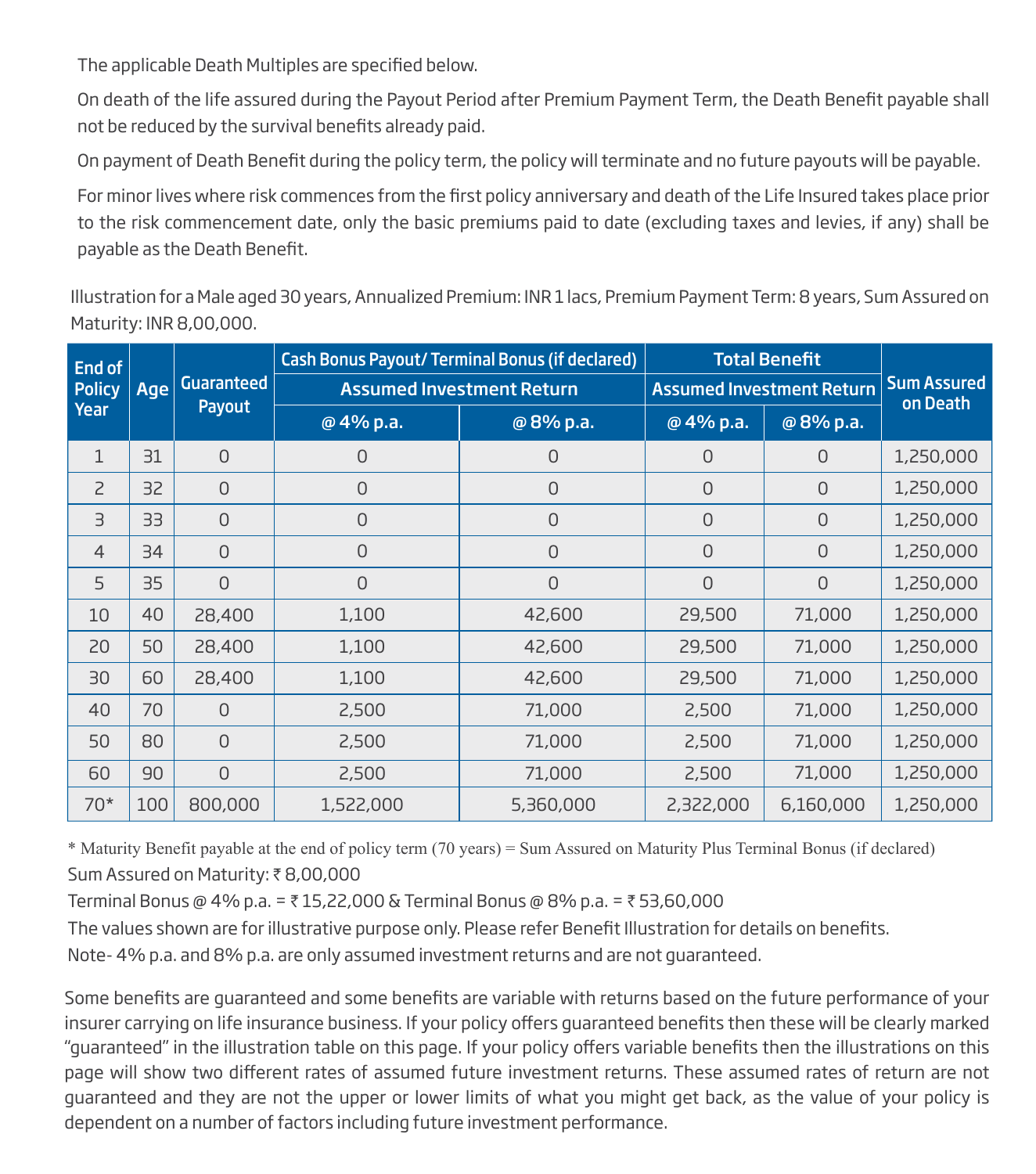#### DEATH MULTIPLE (Applicable for both the plan options):

| <b>Age at Entry</b> | Death Multiple | <b>Age at Entry</b> | <b>Death Multiple</b> | <b>Age at Entry</b> | <b>Death Multiple</b> | <b>Age at Entry</b> | <b>Death Multiple</b> |
|---------------------|----------------|---------------------|-----------------------|---------------------|-----------------------|---------------------|-----------------------|
| $5 = 5$             | 15             | 19                  | 13.6                  | 33                  | 12.2                  | 47                  | 10.8                  |
| 6                   | 14.9           | 20                  | 13.5                  | 34                  | 12.1                  | 48                  | 10.7                  |
| $\overline{7}$      | 14.8           | 21                  | 13.4                  | 35                  | 12                    | 49                  | 10.6                  |
| 8                   | 14.7           | 22                  | 13.3                  | 36                  | 11.9                  | 50                  | 10.5                  |
| $\overline{9}$      | 14.6           | 23                  | 13.2                  | 37                  | 11.8                  | 51                  | 10.45                 |
| 10                  | 14.5           | 24                  | 13.1                  | 38                  | 11.7                  | 52                  | 10.4                  |
| 11                  | 14.4           | 25                  | 13                    | 39                  | 11.6                  | 53                  | 10.35                 |
| 12                  | 14.3           | 26                  | 12.9                  | 40                  | 11.5                  | 54                  | 10.3                  |
| 13                  | 14.2           | 27                  | 12.8                  | 41                  | 11.4                  | 55                  | 10.25                 |
| 14                  | 14.1           | 28                  | 12.7                  | 42                  | 11.3                  | 56                  | 10.2                  |
| 15                  | 14             | 29                  | 12.6                  | 43                  | 11.2                  | 57                  | 10.15                 |
| 16                  | 13.9           | 30                  | 12.5                  | 44                  | 11.1                  | 58                  | 10.1                  |
| 17                  | 13.8           | 31                  | 12.4                  | 45                  | 11                    | 59                  | 10.05                 |
| 18                  | 13.7           | 32                  | 12.3                  | 46                  | 10.9                  | $>= 60$             | 10                    |

Entry Age will be as of last birthday.

#### BONUSES:

The profits will be distributed in the form of Cash Bonus, and Terminal Bonus will be declared at the end of financial year.

If declared, all eligible policies shall receive the terminal bonus on maturity or on exit due to death or surrender based on the terminal bonus rates declared by the company. The cash bonus, interim cash bonus, if any and terminal bonus shall be payable to the eligible policies in the year following the declaration (for cash bonus) or the time of exit by surrender or maturity or death (for interim cash bonus and terminal bonus) in the year following the declaration.

## FLEXIBILITIES AVAILABLE UNDER THE PRODUCT:

#### A. DEFERRAL OF SURVIVAL BENEFITS:

At any point during the policy term, the policyholder shall have an option to defer the Survival Benefit(s), arising out of declared Cash Bonuses and/ or Guaranteed Income and accrue them instead.

 The accrued Cash Bonuses and/ or Guaranteed Income payouts will be accumulated monthly at Reverse Repo Rate published by RBI on its website and this rate will be reviewed at the beginning of every month and will be aligned with the latest reverse-repo rate published on RBI's website. The current Reverse Repo Rate is 3.35%.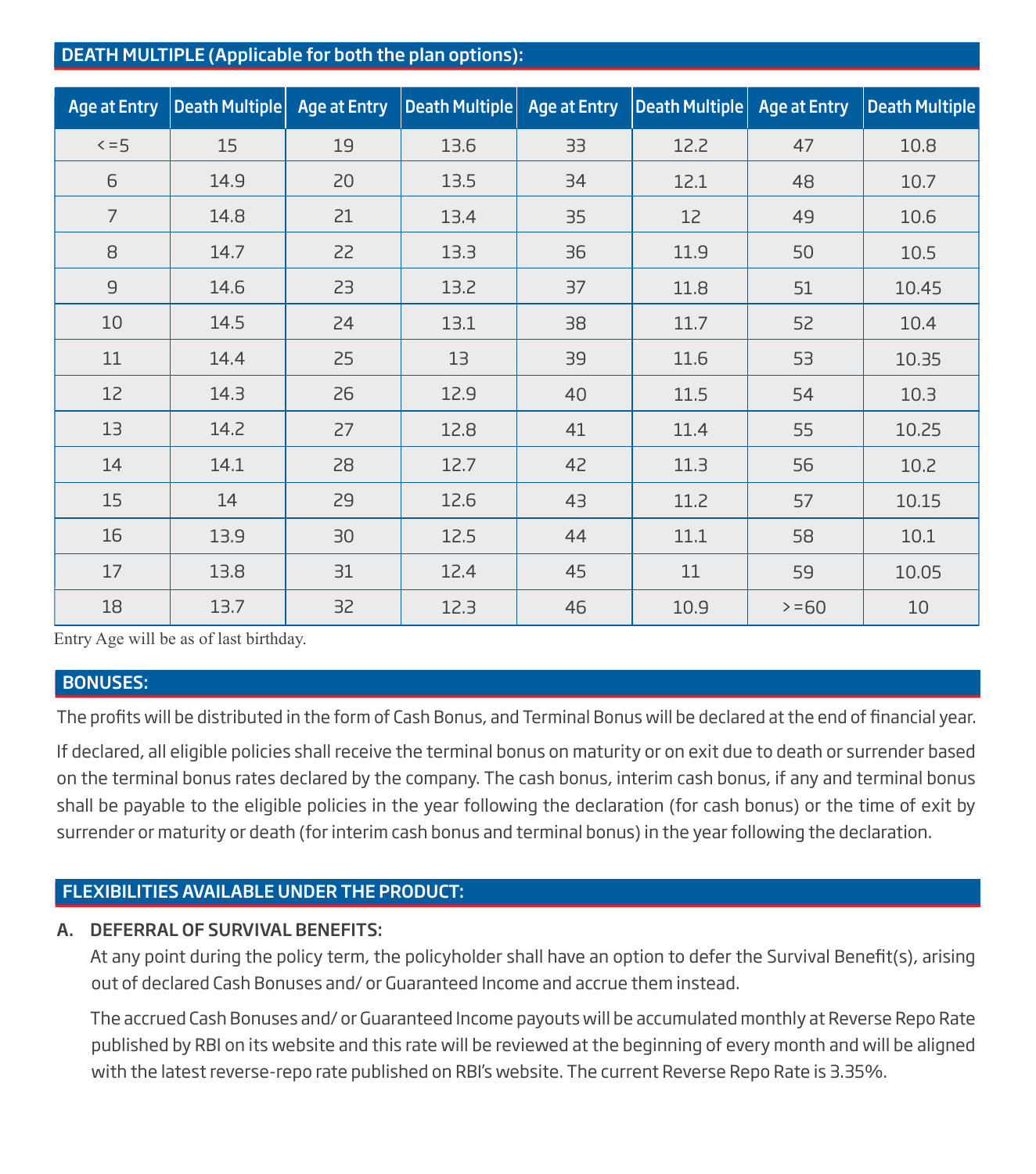The policyholder can withdraw the accrued Cash Bonuses/ Guaranteed Income partly/ fully at any point during the policy term. If the unpaid Survival Benefits are not taken by the policyholder during the policy tenure, the same shall be payable along with benefits payable at the time of termination of the policy in the form of death, maturity or surrender. This option can be availed under an in-force as well as a paid-up policy.

The policyholder can choose to opt in or opt out of this feature at any point during the policy term.

## B. SURVIVAL BENEFIT PAYOUT DATES:

Survival Benefits will be paid on policy anniversaries by default. Alternatively, the policyholder can choose to receive the survival benefits on any one date as per their choice.

In case the policyholder opts for a survival benefit date other than the policy anniversary, the survival benefit applicable for the first year when it is due, would be calculated by pro-rating the annual rate by the no of days between the policy anniversary and the date chosen by the policyholder.

This option needs to be selected at policy inception and cannot be changed during the policy tenure.

## NON-FORFEITURE BENEFITS:

To enjoy the policy benefits, it is important that you pay all due premiums by the due date. This section details the benefits and limitations in case premiums are not paid during the term of the policy.

## Grace period:

You get a grace period of 15 days for monthly frequency of premium payment and 30 days for other frequencies to pay the premium without any penalty. The policy is considered to be in-force with the risk cover during the grace period without any interruption. If premium is not received before the end of grace period, the policy will lapse or become paid-up.

In case of a valid claim during the grace period, before payment of due premium, the claim shall be payable after deducting the due modal premium.

## Lapse, Paid-up and Surrender:

The policy shall acquire a Guaranteed Surrender Value (cash value) upon the payment of first two years' premiums If a due premium is unpaid upon the expiry of the grace period, the policy shall:

- lapse if it has not acquired a Guaranteed Surrender Value
- become reduced paid-up if it has acquired a Guaranteed Surrender Value

In case of a lapsed policy, all the benefits shall cease and nothing is payable on death, maturity or surrender. Once the policy becomes paid-up, the survival and death benefit payouts shall reduce as defined below:

## Paid-up Maturity/Death benefit:

Once the policy becomes reduced paid-up, the quaranteed benefits, including quaranteed income under Deferred Income option, shall be computed by multiplying the quaranteed benefits as specified to the ratio of the number of premiums paid to the number of premiums payable (as chosen by the policy holder at inception) under the policy.

Under Immediate Income Option, once the policy becomes reduced paid-up, the Cash Bonus payouts (if declared) shall be stopped immediately until the end of the premium payment term and will start again after the end of premium payment term only.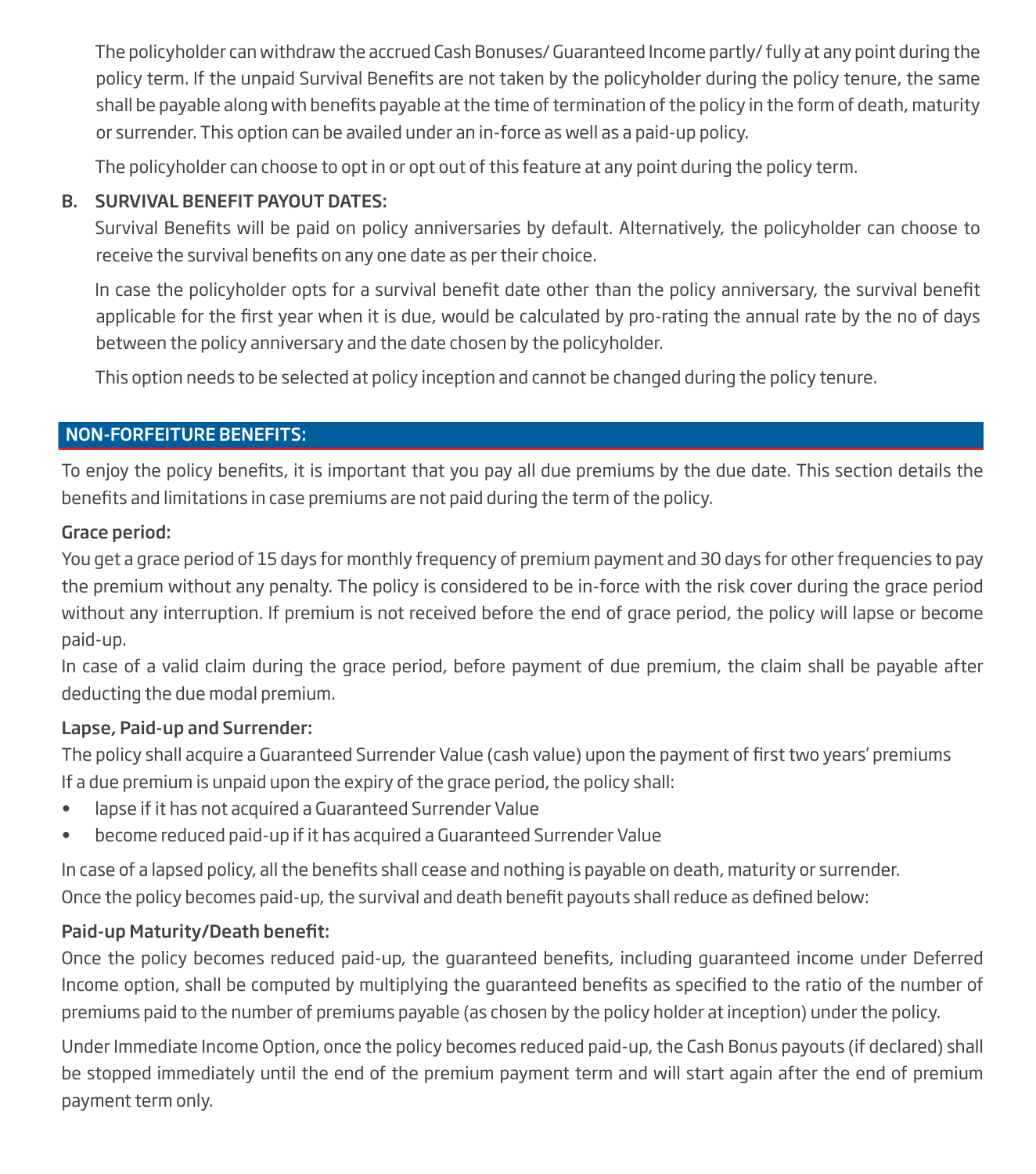The Cash Bonus payouts (if declared) shall also be scaled down by the ratio of the number of premiums paid to the number if premiums payable under the policy and can be calculated as:

Cash Bonus Rate x Annualized Premium x (Number of Premiums Paid/ Number of Premiums Payable)

## Surrender:

The policy shall acquire a Guaranteed Surrender Value (GSV) upon the payment of first two years' premiums, irrespective of premium paying term.

The Surrender Value shall be the higher of:

- a) Guaranteed Surrender Value (GSV); or
- b) Special Surrender Value (SSV)

Plus, any accrued survival benefit, if not paid earlier plus interim survival benefit.

where,

GSV = Max (applicable GSV factor \* Total premiums paid - Survival benefits applicable till date, 0)

SSV = Max (Applicable SSV factor \* Total premiums paid - Survival benefits applicable till date, 0) plus Terminal Bonus (if declared)

For details on GSV percentage, please contact our financial consultant.

On payment of the Surrender Benefit, the policy will terminate and no more benefits will be payable.

## Revival:

You can revive your lapsed/paid-up policy within the revival period (specified below) subject to the terms and conditions we may specify from time to time. For revival, you will need to pay all the outstanding premiums and interest on the outstanding premiums and taxes and levies as applicable. Interest rate will be as prevailing from time to time. The current rate of interest for revival is 8.5% p.a.

Please contact our Customer Service department to know the applicable interest rate.

The revival period shall be of five years from the due date of the first unpaid Premium and before the expiry of the Policy Term.

Once the policy is revived, you are entitled to receive all contractual benefits.

## Rider Options:

We offer the following Rider options (as modified from time to time) to help you enhance your protection

| <b>Rider</b>                                               | <b>UIN</b> | Scope of Benefits**                                                                                                                                                                                                                                               |
|------------------------------------------------------------|------------|-------------------------------------------------------------------------------------------------------------------------------------------------------------------------------------------------------------------------------------------------------------------|
| HDFC Life Income Benefit on<br>Accidental Disability Rider | 101B013V03 | A benefit equal to 1% of Rider Sum Assured per month for the next<br>10 years, in case of an Accidental Total Permanent Disability. There<br>is no maturity benefit available under this rider.                                                                   |
| <b>HDFC Life Critical Illness</b><br>Plus Rider            | 101B014V02 | A lump sum benefit equal to the Rider Sum Assured shall be payable<br>in case you are diagnosed with any of the 19 Critical Illnesses and<br>survive for a period of 30 days following the diagnosis. There is no<br>maturity benefit available under this rider. |

\*\*For all details on Riders, kindly refer to the Rider Brochures available on our website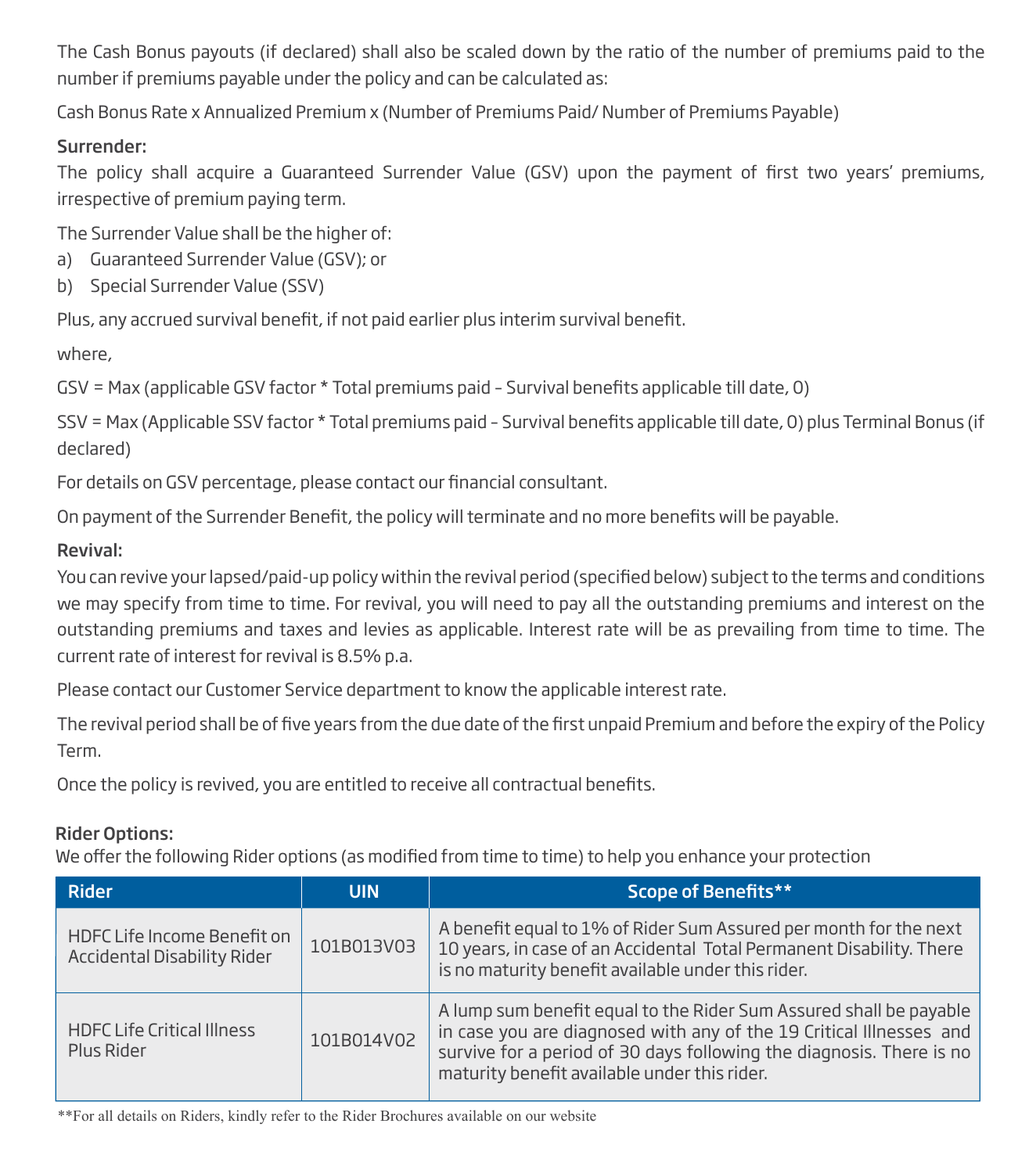## TERMS & CONDITIONS

We recommend that you read and understand this product brochure & customized benefit illustration and understand what the plan is, how it works and the risks involved before you purchase.

#### A) Risk Factors:

- 1) HDFC Life Insurance Company Limited is the name of our Insurance Company and "HDFC Life Sanchay Par Advantage" is the name of this plan. The name of our company and the name of our plan do not, in any way, indicate the quality of the plan, its future prospects or returns.
- 2) Please know the associated risks and the applicable charges, from your Insurance agent or the Intermediary or policy document issued by insurance company.

#### B) Suicide Exclusions:

In case of death due to suicide within 12 months from the date of commencement of risk under the policy or from the date of revival of the policy, as applicable, the nominee or beneficiary of the policyholder shall be entitled to at least 80% of the total premiums paid till the date of death or the surrender value available as on the date of death whichever is higher, provided the policy is in force.

#### C) Tax Benefits

Tax benefits under this plan may be available. Premiums paid by an individual or HUF under this plan and the benefits received from this policy may be eligible for tax benefits as per the applicable sections of the Income Tax Act, 1961, as amended from time to time.

You are requested to consult your tax advisor for advice on Tax Benefits.

## D) Cancellation in the Free-Look period:

In case you are not agreeable to the any of the policy terms and conditions, you have the option of returning the policy to us stating the reasons thereof, within 15 days from the date of receipt of the policy. The Free-Look period for policies purchased through Distance Marketing (specified below) will be 30 days. On receipt of your letter along with the original policy document, we shall arrange to refund the premiums paid subject to deduction of the proportionate risk premium for the period on cover, the expenses incurred by us for stamp duty and medical examination, if any.

Distance Marketing refers to insurance policies sold through any mode apart from face-to-face interactions such as telephone, internet etc (Please refer to "Guidelines on Distance Marketing of Insurance Product" for exhaustive definition of Distance Marketing)

## E) Alterations:

Change in Premium Payment Frequency is allowed.

F) Anunder writing extra premium may be charged in case of Sub-standard lives and Smokers as per our prevalent Underwriting policy.

## G) Policy Loan:

Once your policy has acquired the surrender value, you may avail of a policy loan subject to the following:

1) The loan amount will be subject to a maximum 80% of the surrender value of your policy.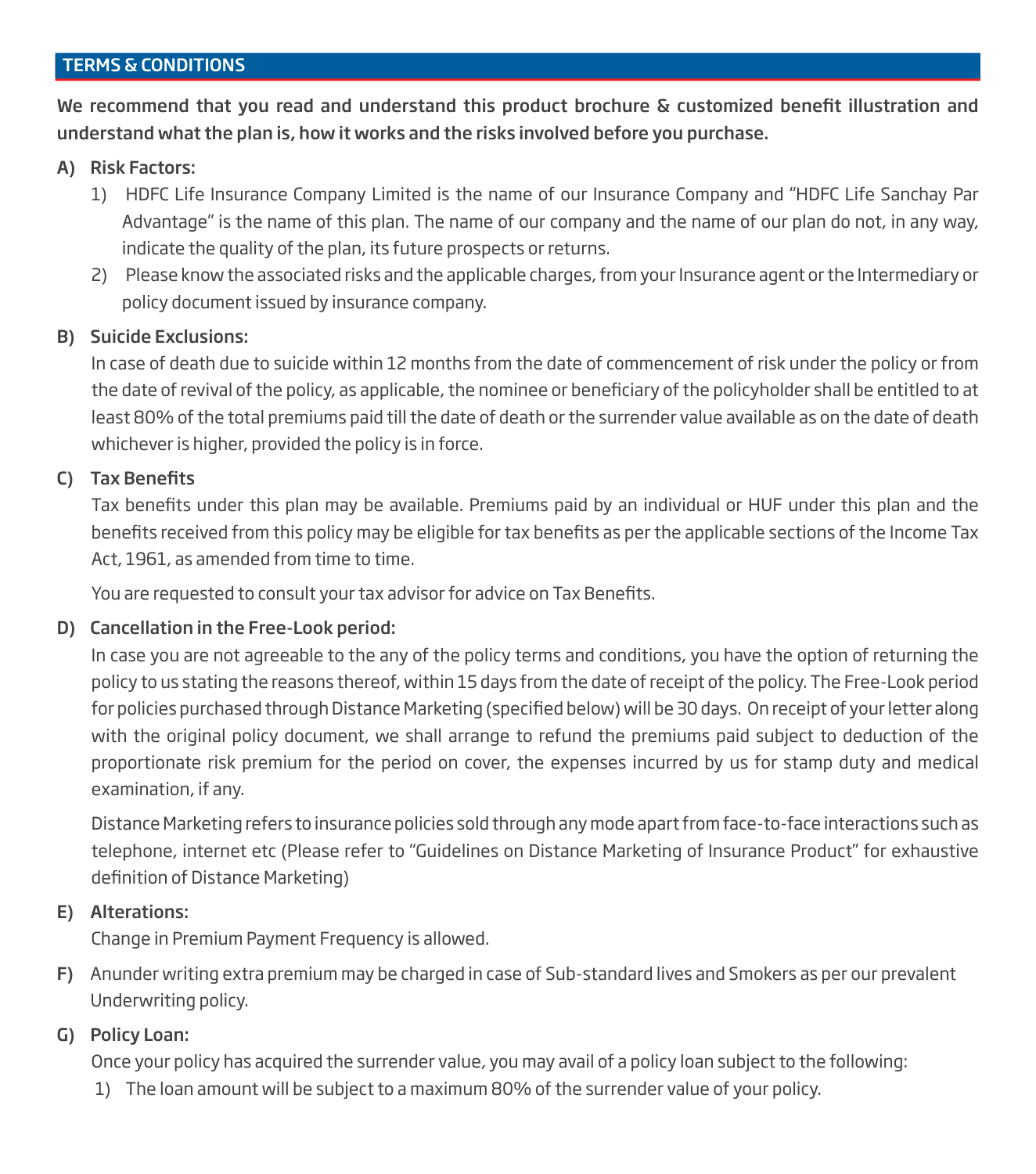- 2) The interest rate on loan shall be 8.5% p.a. It shall be calculated as the Average Annualized 10-year benchmark G-Sec Yield (over last 6 months & rounded up to the nearest 50 bps) + 2%. The interest rate shall be reviewed half-yearly and any change in the interest rate shall be effective from 25<sup>th</sup> February and 25<sup>th</sup> August each year. In case upon review the interest rate is revised, the same shall apply until next revision.
- 3) Before any benefits are paid out, loan outstanding together with the interest thereon will be deducted and the balance amount will be payable.
- 4) Where the loan outstanding including interest exceeds 90% of the surrender value for a reduced paid-up policy, then the policy will be foreclosed and the policyholder will be paid the surrender value less loan outstanding including interest.
- 5) An in-force or fully paid-up policy shall not be foreclosed for non re-payment of loan.
- H) ADDITIONAL BENEFIT FOR HIGH PREMIUMPOLICIES (Applicable only to Deferred Income plan option): We offer additional income for the policies with Annualized Premium more than or equal to Rs. 1 lakh.

| <b>Annualized Premium</b> | <b>Additional Income (% of Annualized Premium)</b> |
|---------------------------|----------------------------------------------------|
| ₹0 to ₹99,999             | <b>NIL</b>                                         |
| ₹1,00,00 to ₹2,99,999     | $0.4\%$                                            |
| ₹3,00,000 to ₹4,99,999    | $1.0\%$                                            |
| ₹5,00,000 and above       | $1.2\%$                                            |

## I) Guaranteed Surrender Value Factors:

Guaranteed Surrender Value Factors as percentage of premiums paid

|                    | <b>Premium Paying Term</b> |         |         |         |         |          |          |  |
|--------------------|----------------------------|---------|---------|---------|---------|----------|----------|--|
| <b>Policy Year</b> | 5 years                    | 6 years | 7 years | 8 years | 9 years | 10 years | 12 years |  |
| $\Omega$           | 0%                         | 0%      | $0\%$   | $0\%$   | 0%      | 0%       | $0\%$    |  |
| 1                  | 0%                         | $0\%$   | $0\%$   | $0\%$   | $0\%$   | 0%       | $0\%$    |  |
| $\overline{c}$     | 30%                        | 30%     | 30%     | 30%     | 30%     | 30%      | 30%      |  |
| З                  | 35%                        | 35%     | 35%     | 35%     | 35%     | 35%      | 35%      |  |
| $\overline{4}$     | 50%                        | 50%     | 50%     | 50%     | 50%     | 50%      | 50%      |  |
| 5                  | 50%                        | 50%     | 50%     | 50%     | 50%     | 50%      | 50%      |  |
| 6                  | 60%                        | 60%     | 50%     | 50%     | 50%     | 50%      | 50%      |  |
| 7                  | 70%                        | 65%     | 60%     | 50%     | 50%     | 50%      | 50%      |  |
| 8                  | 80%                        | 75%     | 65%     | 60%     | 60%     | 65%      | 58%      |  |
| $\overline{9}$     | 80%                        | 80%     | 75%     | 65%     | 70%     | 70%      | 65%      |  |
| 10                 | 80%                        | 80%     | 80%     | 75%     | 75%     | 75%      | 73%      |  |
| 11                 | 90%                        | 80%     | 80%     | 80%     | 80%     | 80%      | 80%      |  |
| $12+$              | 90%                        | 90%     | 90%     | 90%     | 90%     | 90%      | 90%      |  |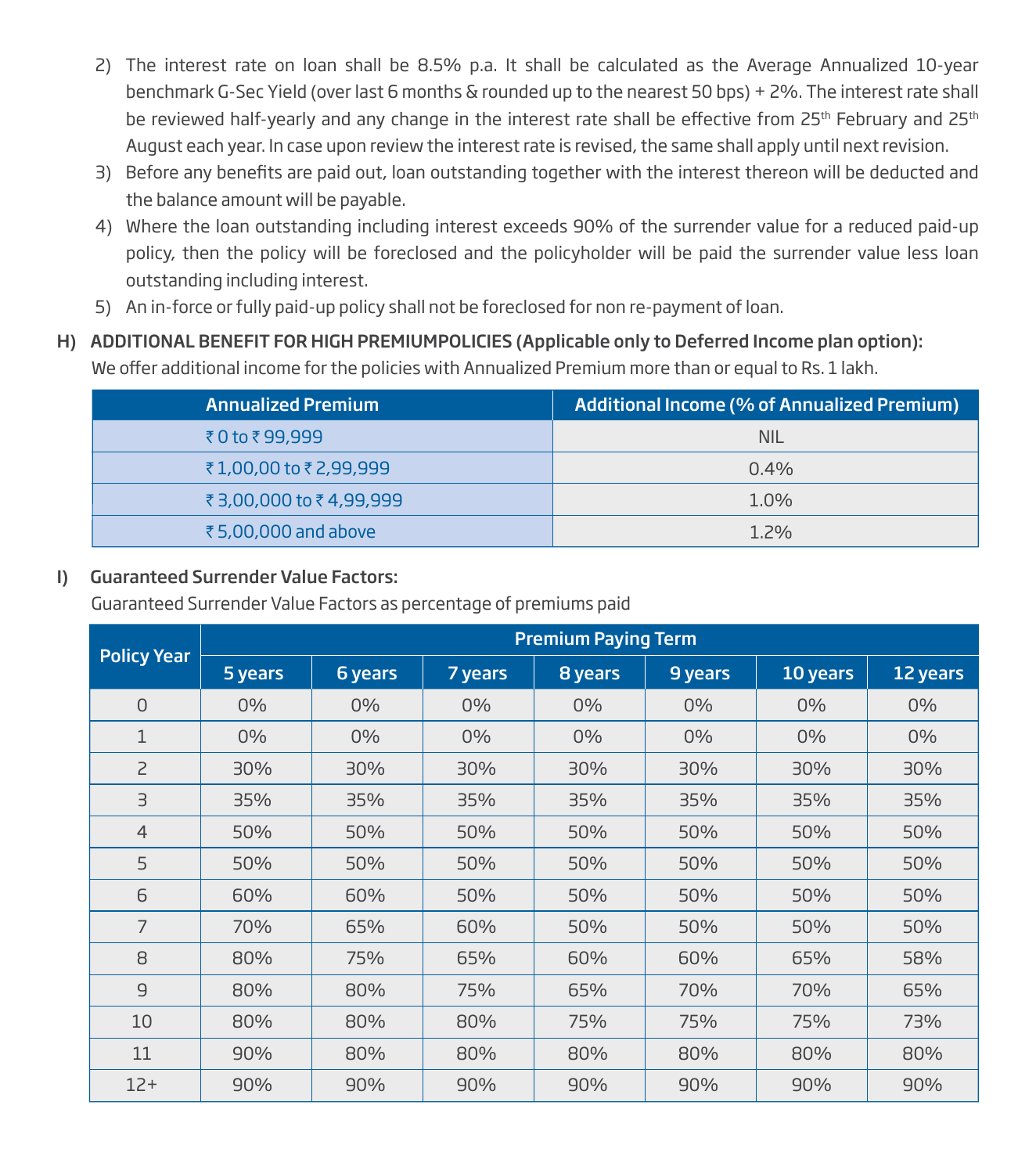## J) Conversion Factors:

The installment premium for the premium payment frequencies other than annual mode is arrived at by multiplying the annual premium by the conversion factors, given below:

| <b>Premium Frequency</b> | <b>Half-Yearly</b> | <b>Quarterly</b> | <b>Monthly</b> |
|--------------------------|--------------------|------------------|----------------|
| Conversionfactor         | 0.5100             | 0.2600           | 0.0875         |

Installments for Cash Bonus (if declared) & Guaranteed Income for frequencies other than annual mode is arrived at by multiplying the annual Cash Bonus (if declared)/ Guaranteed Income by the conversion factor given below, and will be paid out over the subsequent year at the chosen frequency:

| <b>Frequency</b> | <b>Conversion</b>                    |
|------------------|--------------------------------------|
| Half Yearly      | 98% of Annual Survival Benefitx 1/2  |
| Quarterly        | 97% of Annual Survival Benefitx 1/4  |
| Monthly          | 96% of Annual Survival Benefitx 1/12 |

## K) Nomination as per Section 39 of the Insurance Act 1938 as amended from time to time:

- 1) The policyholder of a life insurance on his own life may nominate a person or persons to whom money secured by the policy shall be paid in the event of his death.
- 2) Where the nominee is a minor, the policyholder may appoint any person to receive the money secured by the policy in the event of policyholder's death during the minority of the nominee. The manner of appointment to be laid down by the insurer.
- 3) Nomination can be made at any time before the maturity of the policy.
- 4) Nomination may be incorporated in the text of the policy itself or may be endorsed on the policy communicated to the insurer and can be registered by the insurer in the records relating to the policy.
- 5) Nomination can be cancelled or changed at any time before policy matures, by an endorsement or a further endorsement or a will as the case may be.
- 6) A notice in writing of Change or Cancellation of nomination must be delivered to the insurer for the insurer to be liable to such nominee. Otherwise, insurer will not be liable if a bonafide payment is made to the person named in the text of the policy or in the registered records of the insurer.
- 7) Fee to be paid to the insurer for registering change or cancellation of a nomination can be specified by the Authority through Regulations.
- 8) A transfer or assignment made in accordance with Section 38 shall automatically cancel the nomination except in case of assignment to the insurer or other transferee or assignee for purpose of loan or against security or its reassignment after repayment. In such case, the nomination will not get cancelled to the extent of insurer's or transferee's or assignee's interest in the policy. The nomination will get revived on repayment of the loan.
- 9) The provisions of Section 39 are not applicable to any life insurance policy to which Section 6 of Married Women's Property Act, 1874 applies or has at any time applied except where before or after Insurance Laws (Amendment) Act 2015, a nomination is made in favour of spouse or children or spouse and children whether or not on the face of the policy it is mentioned that it is made under Section 39. Where nomination is intended to be made to spouse or children or spouse and children under Section 6 of MWP Act, it should be specifically mentioned on the policy. In such a case only, the provisions of Section 39 will not apply.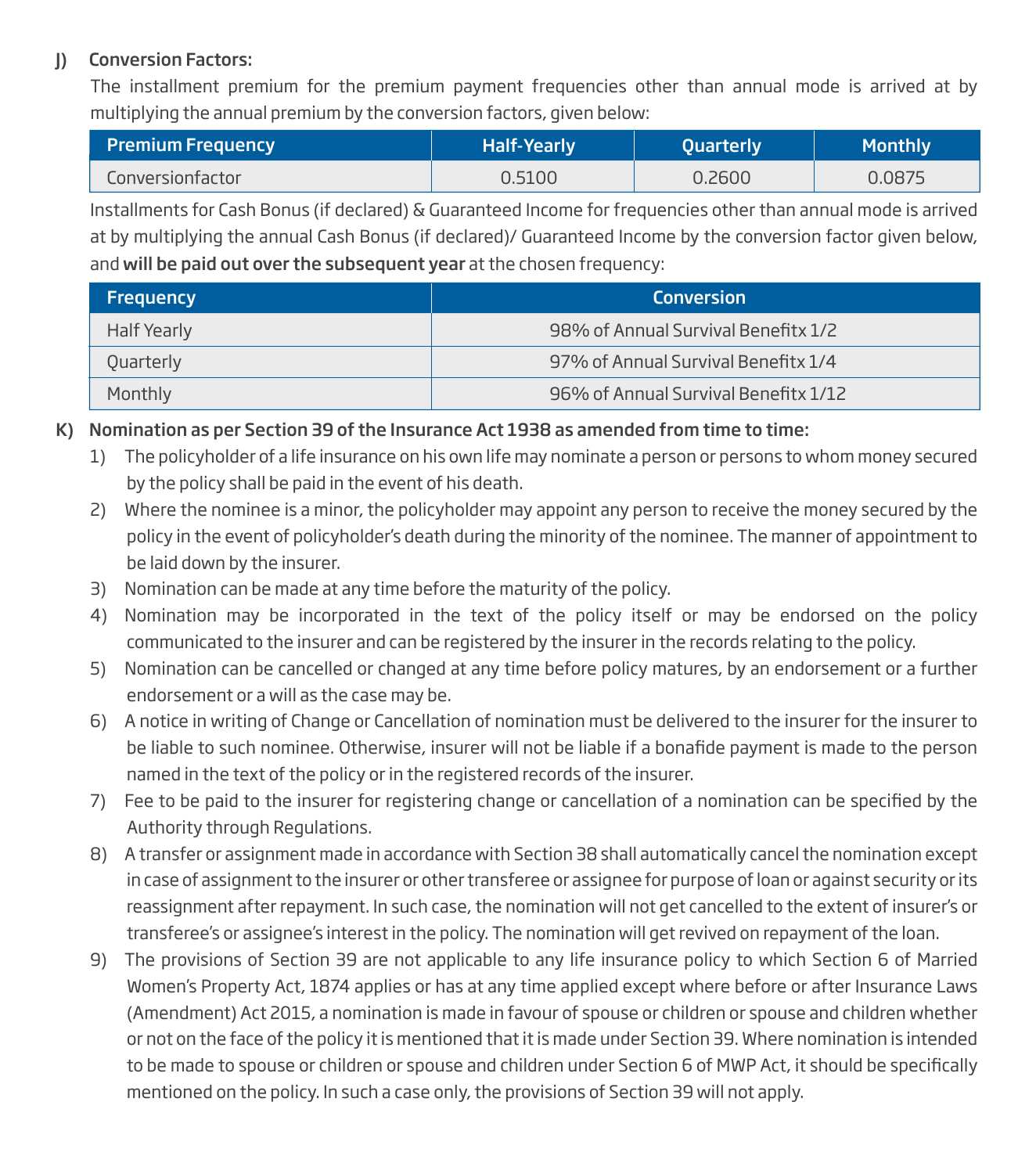## L) Assignment as per Section 38 of the Insurance Act 1938 as amended from time to time:

- 1) This policy may be transferred/assigned, wholly or in part, with or without consideration.
- 2) An Assignment may be effected in a policy by an endorsement upon the policy itself or by a separate instrument under notice to the Insurer.
- 3) The instrument of assignment should indicate the fact of transfer or assignment and the reasons for the assignment or transfer, antecedents of the assignee and terms on which assignment is made.
- 4) The assignment must be signed by the transferor or assignor or duly authorized agent and attested by at least one witness.
- 5) The transfer or assignment shall not be operative as against an Insurer until a notice in writing of the transfer or assignment and either the said endorsement or instrument itself or copy there of certified to be correct by both transferor and transferee or their duly authorized agents have been delivered to the Insurer.
- 6) Fee to be paid for assignment or transfer can be specified by the Authority through Regulations.
- 7) On receipt of notice with fee, the Insurer should Grant a written acknowledgement of receipt of notice. Such notice shall be conclusive evidence against the insurer of duly receiving the notice.
- 8) The Insurer may accept or decline to act upon any transfer or assignment or endorsement, if it has sufficient reasons to believe that it is (a) not bonafide or (b) not in the interest of the policyholder or (c) not in public interest or (d) is for the purpose of trading of the insurance policy.
- 9) In case of refusal to act upon the endorsement by the Insurer, any person aggrieved by the refusal may prefer a claim to IRDAI within 30 days of receipt of the refusal letter from the Insurer.

Section K (Nomination) and L (Assignment or Transfer) are simplified versions prepared for general information only and hence are not comprehensive. For full texts of these sections please refer to Section 38 and Section 39 of the Insurance Act, 1938 as amended by The Insurance Laws (Amendment) Act, 2015.

## M) Prohibition of Rebates: Section 41 of the Insurance Act, 1938 as amended from time to time states:

1) No person shall allow or offer to allow, either directly or indirectly, as an inducement to any person to take out or renew or continue an insurance in respect of any kind of risk relating to lives or property in India, any rebate of the whole or part of the commission payable or any rebate of the premium shown on the policy, nor shall any person taking out or renewing or continuing a policy accept any rebate, except such rebate as may be allowed in accordance with the published prospectuses or tables of the insurer.

 Provided that acceptance by an insurance agent of commission in connection with a policy of life insurance taken out by himself on his own life shall not be deemed to be acceptance of a rebate of premium within the meaning of this sub-section if at the time of such acceptance the insurance agent satisfies the prescribed conditions establishing that he is a bona fide insurance agent employed by the insurer.

- 2) Any person making default in complying with the provisions of this section shall be liable for a penalty which may extend to ten lakh rupees.
- N) Non-Disclosure: Section 45 of the Insurance Act, 1938 as amended from time to time states:
	- 1) No policy of life insurance shall be called in question on any ground whatsoever after the expiry of three years from the date of the policy, i.e., from the date of issuance of the policy or the date of commencement of risk or the date of revival of the policy or the date of the rider to the policy, whichever is later.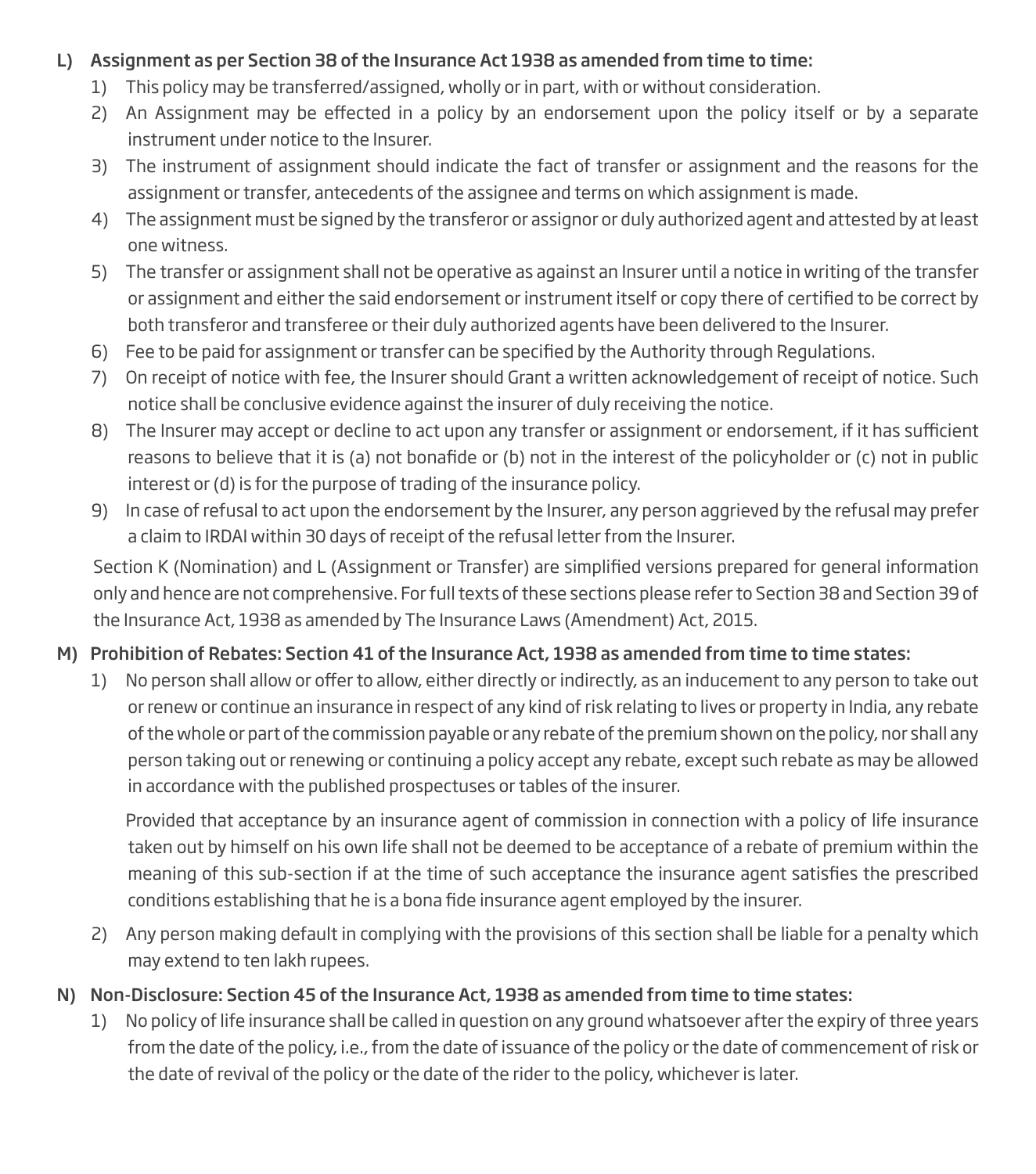- 2) A policy of life insurance may be called in question at any time within three years from the date of issuance of the policy or the date of commencement of risk or the date of revival of the policy or the date of the rider to the policy, whichever is later, on the ground of fraud: Provided that the insurer shall have to communicate in writing to the insured or the legal representatives or nominees or assignees of the insured the grounds and materials on which such decision is based.
- 3) Notwithstanding anything contained in sub-section (2), no insurer shall repudiate a life insurance policy on the ground of fraud if the insured can prove that the mis-statement of or suppression of a material fact was true to the best of his knowledge and belief or that there was no deliberate intention to suppress the fact or that such mis-statement of or suppression of a material fact are within the knowledge of the insurer: Provided that in case of fraud, the onus of disproving lies upon the beneficiaries, in case the policyholder is not alive.
- 4) A policy of life insurance may be called in question at any time within three years from the date of issuance of the policy or the date of commencement of risk or the date of revival of the policy or the date of the rider to the policy, whichever is later, on the ground that any statement of or suppression of a fact material to the expectancy of the life of the insured was incorrectly made in the proposal or other document on the basis of which the policy was issued or revived or rider issued: Provided that the insurer shall have to communicate in writing to the insured or the legal representatives or nominees or assignees of the insured the grounds and materials on which such decision to repudiate the policy of life insurance is based: Provided further that in case of repudiation of the policy on the ground of misstatement or suppression of a material fact, and not on the ground of fraud, the premiums collected on the policy till the date of repudiation shall be paid to the insured or the legal representatives or nominees or assignees of the insured within a period of ninety days from the date of such repudiation.
- 5) Nothing in this section shall prevent the insurer from calling for proof of age at any time if he is entitled to do so, and no policy shall be deemed to be called in question merely because the terms of the policy are adjusted on subsequent proof that the age of the Life Insured was incorrectly stated in the proposal.
- O) In case of fraud or mis-statement including non-disclosure of any material facts, the Policy shall be cancelled immediately and the Surrender Value shall be payable, subject to the fraud or mis-statement being established in accordance with Section 45 of the Insurance Act, 1938, as amended from time to time.

## P) Taxes:

## Indirect Taxes

Taxes and levies as applicable shall be levied . Any taxes, statutory levy becoming applicable in future may become payable by you by any method including by levy of an additional monetary amount in addition to premium and or charges.

## Direct Taxes

 Tax will be deducted at the applicable rate from the payments made under the policy, as per the provisions of the Income Tax Act, 1961, as amended from time to time.

Q) A policyholder can now have his life insurance policies in dematerialized form through a password protected online account called an electronic Insurance Account (eIA). This eIA can hold insurance policies issued from any insurer in dematerialized form, thereby facilitating the policy holder to access his policies on a common online platform. Facilities such as online premium payment, changes in address are available through the eIA. Furthermore, you would not be required to provide any KYC documents for any future policy purchase with any insurer. For more information on eIA visit http://www.hdfclife.com/customer-service/life-insurance-policy-dematerialization